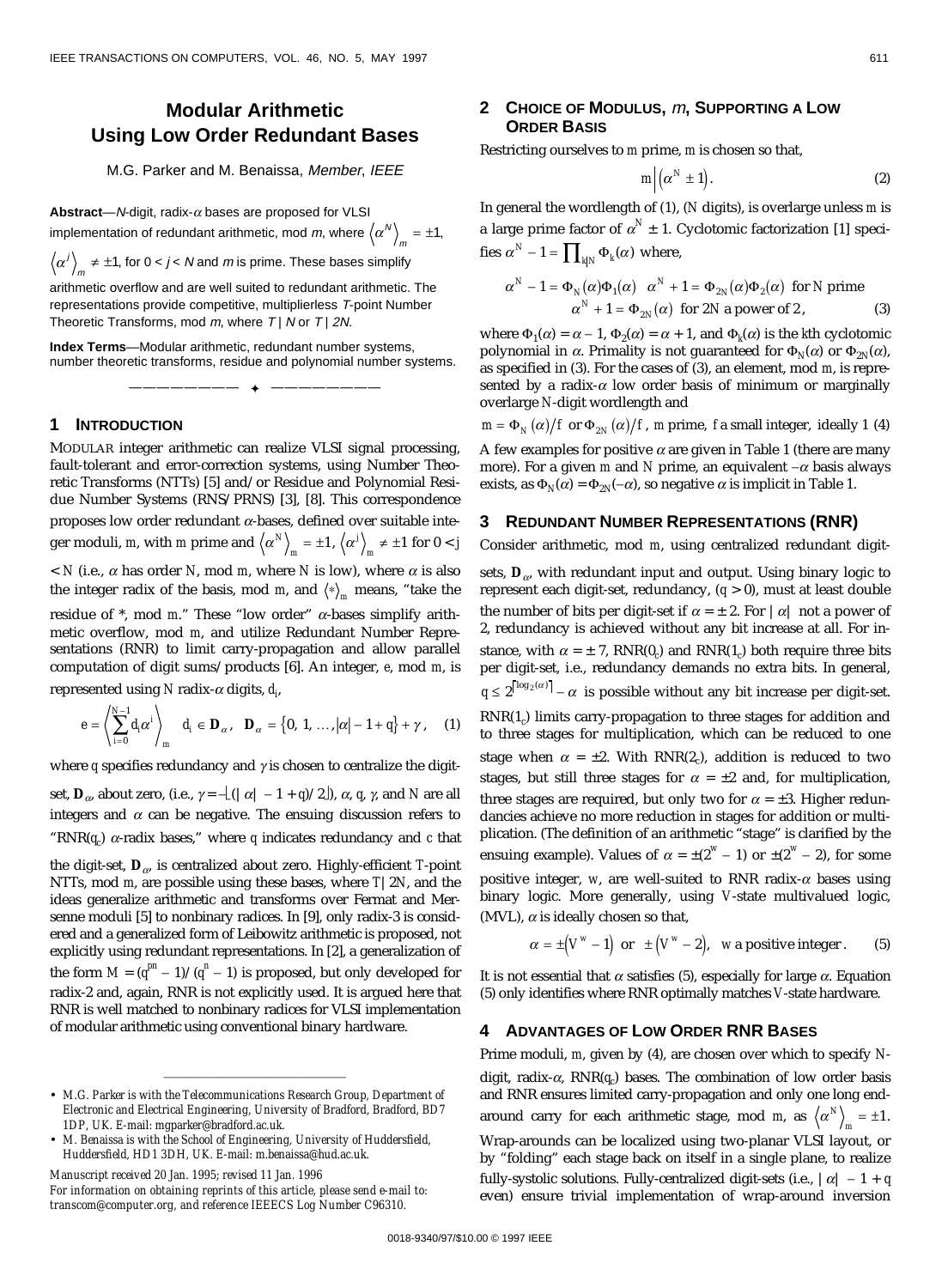| $\alpha$       | N              | m                                | γ     | q                | R   | $\boldsymbol{t}$ | C   | $p_i q_p$ |
|----------------|----------------|----------------------------------|-------|------------------|-----|------------------|-----|-----------|
| 2              | 8              | $\Phi_{16}(2) = 257$             | $-1$  | 1                | 16  | 9                | 9   |           |
| 2              | 16             | $\Phi_{32}(2) = 65,537$          | $-1$  | 1                | 32  | 17               | 17  |           |
| 2              | 7              | $\Phi$ <sub>7</sub> (2) = 127    | $-1$  | 1                | 14  | 7                | 7   |           |
| 2              | 7              | $\Phi_{14}(2) = 43$              | $-1$  | $\mathbf{1}$     | 14  | 6                | 6   |           |
| 3              | $\overline{7}$ | $\Phi$ <sub>7</sub> (3) = 1,093  | $-1$  | 1                | 14  | 12               | 11  |           |
| 3              | 7              | $\Phi_{14}(3) = 547$             | -1    | 1                | 14  | 12               | 10  |           |
| 3              | 13             | $\Phi_{13}(3) = 797,161$         | $-1$  | 1                | 26  | 24               | 20  |           |
| 3              | 13             | $\Phi_{26}(3) = 398,581$         | $-1$  | 1                | 26  | 24               | 19  |           |
| 3              | 16             | $\Phi_{32}(3)/2$                 | $-1$  | $\mathbf{1}$     | 32  | 30               | 25  |           |
| 3              | 32             | $\Phi_{64}(3)/2$                 | $-1$  | 1                | 64  | 62               | 50  |           |
| 3              | 64             | $\Phi_{128}(3)/2$                | $-1$  | 1                | 128 | 126              | 101 |           |
| 5              | 5              | $\Phi_{10}(5) = 521$             | $-3$  | 2                | 15  | 12               | 10  | 2,3:1     |
| 5              | 13             | $\Phi_{13}(5)$                   | -3    | $\mathbf 2$      | 39  | 36               | 29  | 2,3:1     |
| 6              | 4              | $\Phi_8(6) = 1,297$              | $-3$  | $\overline{c}$   | 12  | 12               | 11  |           |
| 6              | 7              | $\Phi$ <sub>7</sub> (6) = 55,987 | $-3$  | $\mathbf 2$      | 21  | 18               | 16  |           |
| 6              | 11             | $\Phi_{22}(6)$                   | $-3$  | $\mathbf 2$      | 33  | 30               | 26  |           |
| 7              | 4              | $\Phi_8(7)/2 = 1,201$            | -3    | 1                | 12  | 12               | 11  |           |
| $\overline{7}$ | 5              | $\Phi_5(7) = 2,801$              | $-3$  | 1                | 15  | 12               | 12  |           |
| 7              | 13             | $\Phi_{13}(7)$                   | $-3$  | 1                | 39  | 36               | 34  |           |
| $\overline{7}$ | 17             | $\Phi_{34}(7)$                   | $-3$  | $\mathbf 1$      | 51  | 48               | 46  |           |
| 11             | 4              | $\Phi_8(11)/2 = 7,321$           | -6    | $\boldsymbol{2}$ | 16  | 16               | 13  | 3,4:1     |
| 15             | 3              | $\Phi_3(15) = 241$               | $-7$  | 1                | 12  | 8                | 8   |           |
| 15             | 3              | $\Phi_6(15) = 211$               | $-7$  | 1                | 12  | 8                | 8   |           |
| 23             | 5              | $\Phi_5(23) = 292,561$           | $-12$ | 1                | 25  | 20               | 19  | 2,3,4:1   |
| 24             | 4              | $\Phi_8(24) = 331,777$           | $-12$ | $\overline{c}$   | 20  | 20               | 19  | 4,7:4     |
| 27             | 3              | $\Phi_3(27) = 757$               | $-14$ | 2                | 15  | 10               | 10  | 4,7:1     |
| 29             | 4              | $\Phi_8(29)/2 = 353,641$         | $-15$ | $\overline{c}$   | 20  | 20               | 19  | 2,3,5:1   |
| 59             | 3              | $\Phi_3(59) = 3,541$             | $-30$ | $\mathbf 2$      | 18  | 12               | 12  | 3,4,5:1   |
| 120            | 2              | $\Phi_4(120) = 14,401$           | -60   | 1                | 14  | 14               | 14  | 2,7,9:6   |
| 124            | 2              | $\Phi_4(124) = 15,377$           | -62   | 1                | 14  | 14               | 14  | 2,7,9:2   |
| 126            | $\overline{c}$ | $\Phi_4(126) = 15,877$           | $-63$ | $\mathbf{1}$     | 14  | 14               | 14  | 2,5,13:4  |

TABLE 1 EXAMPLE LOW ORDER REDUNDANT BASES, MOD <sup>m</sup>

 $R = red'$  bit-w'len,  $t = trans'$  bit-w'len,  $c = \lceil log_2(m) \rceil = conv'$  bit-w'len

when  $\langle \alpha^N \rangle_m = -1$ , by simply inverting digit-set states, and is an alternative to the Leibowitz technique [9], both for  $\alpha = 2$  or otherwise. If  $|\alpha| - 1 + q$  is odd then full digit-set centralization is impossible. However it is still possible, using digit-set offsets, to trivially absorb wrap-around digit inversion, and the use of offsets will be demonstrated in the ensuing example. It is expected that corresponding VLSI implementations will be advantageous in terms of area, speed and throughput, even if wordlengths are marginally overlarge. Wordlengths can sometimes be reduced from *N* digits to *N* - 1 digits, prior to transmission, as follows:

If  $m = \Phi_N(\alpha)$ , *N* prime, then  $m = \sum_{i=0}^{N-1} \alpha^i$  $=\sum_{i=0}^{N-1}\alpha^i$  . Using RNR(1<sub>*c*</sub>) the range, *r*, covered by the first  $N-1$  digits is  $r = \sum_{i=0}^{N-2} \alpha \times \alpha^i = m$  $=\sum_{i=0}^{N-2} \alpha \times \alpha^{i} = m-1$ . If  $m =$ 

 $\Phi_{2N}(\alpha)$ , *N* prime, then  $m = \sum_{i=0}^{N-1} (-\alpha)^i$  $=\sum_{i=0}^{N-1}(-\alpha)^i$ . Using RNR(1<sub>c</sub>) the range covered by the first  $N-1$  digits is  $r = \sum_{i=0}^{N-2} \alpha \times (-\alpha)^i = -m$  $=\sum_{i=0}^{N-2} \alpha \times (-\alpha)^i = -m+1$ . In both cases *r* is sufficient to represent every element, mod *m*, using  $N-1$  digits.

Bit-wordlengths for redundant ("R"), transmission ("t") and conventional ("c" =  $\lceil \log_2(m) \rceil$ ) representations are given in Table 1 for each value of *m*, along with suggested redundancy parameters, *g* and *q*. Table 1 shows that it is possible that  $t = c$  and, for large  $\alpha$ , marginally less than a power of two,  $R = c$  is possible, so wordlengths are not necessarily increased. If  $\alpha$  is not small digit-set arithmetic can be decomposed over RNS. RNS moduli, *pi* , will satisfy,

$$
|\alpha| - 1 + q_p = \prod_i p_i \tag{6}
$$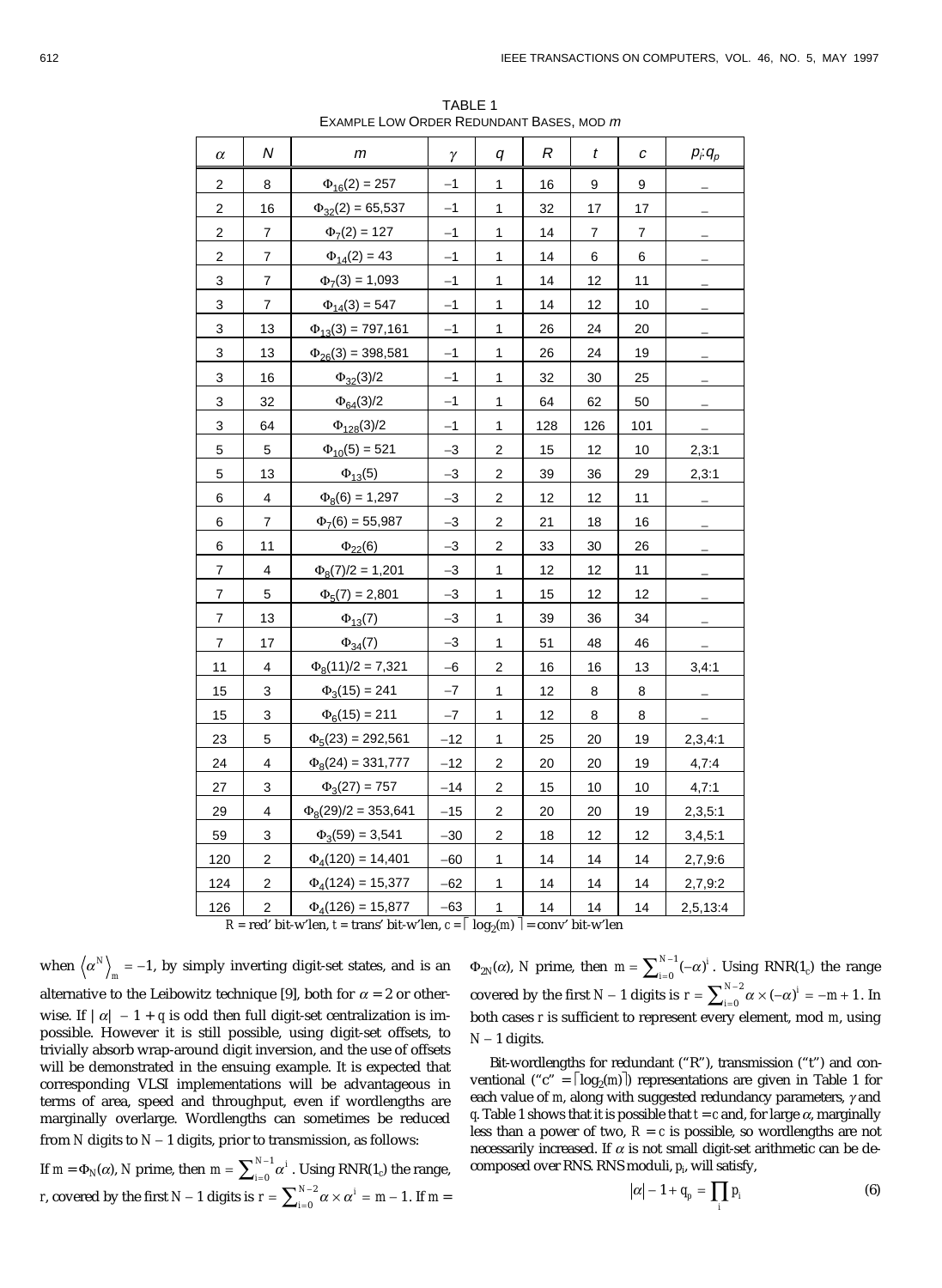

N Levels Required

Fig. 1. Six-basis RNR(1<sub>c</sub>) multiplier, mod  $m/(6^N + 1)$ , N odd.

- where  $q_p$  is the redundancy using digit-set RNS. Suggested  $p_i$  and  $q_p$  are given in Table 1. This method is developed in [4].
- EXAMPLE: Let  $\alpha = 6$ ,  $q = 1$ , and  $\gamma = -3$ . Then a radix-6, RNR(1<sub>c</sub>) multiplier can be proposed, as shown in Fig. 1, with the data flow shown in Fig. 2, where,

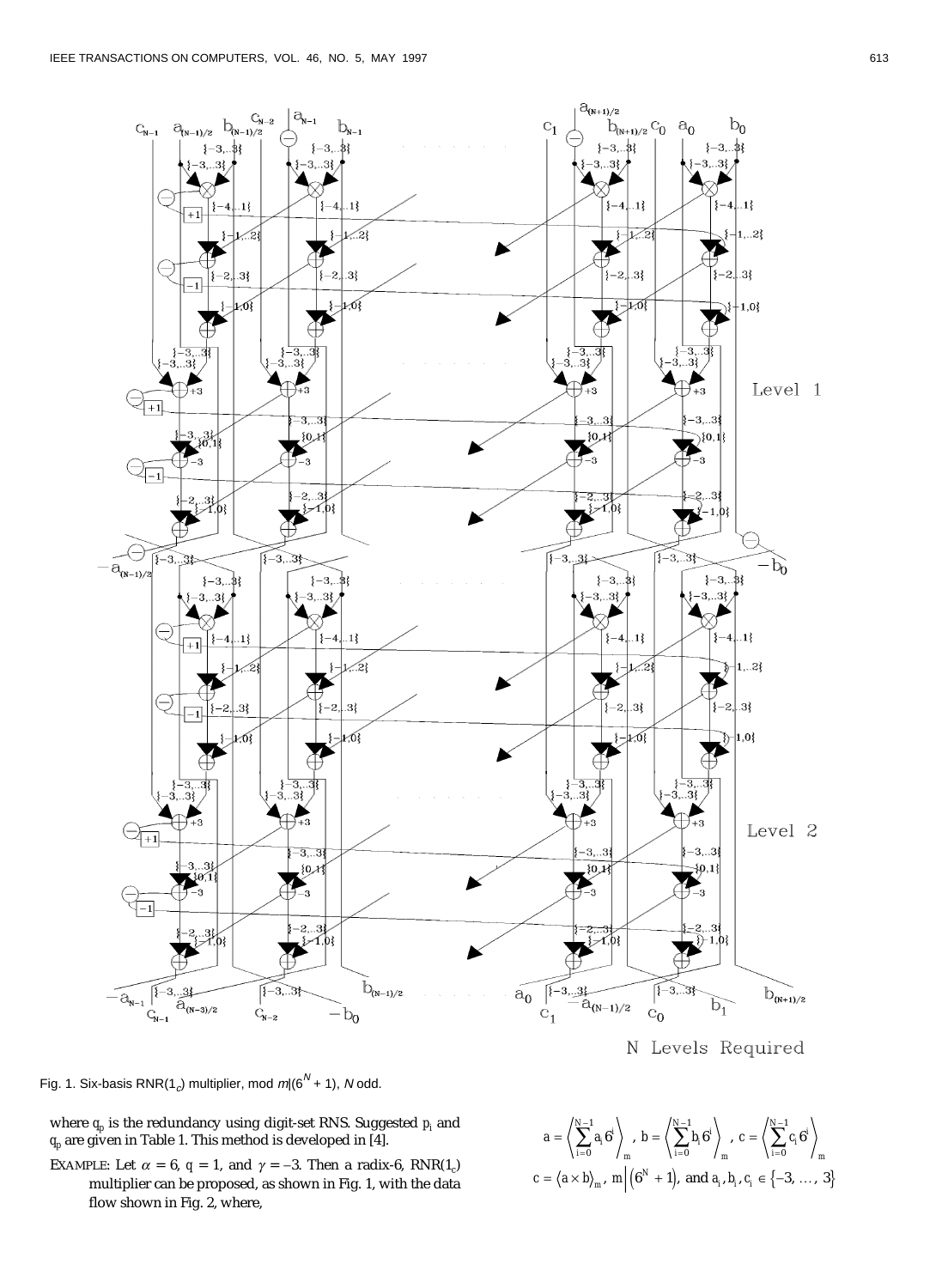

Fig. 2. Data flow for  $\alpha$ -basis multiplier, mod  $m/(\alpha^N + 1)$ , N odd.

In Fig. 1, circled "+"  $(+ x)$ , " $\times$ ," "-," imply addition  $(+$ offset *x*), multiplication, and negation, respectively, and squared "+*x*" implies offset by *x*. The three stages of digitset multiplication are as follows,

| Stage | Carry               | Sum                 | Computation                                                                                                                                                                                                                |
|-------|---------------------|---------------------|----------------------------------------------------------------------------------------------------------------------------------------------------------------------------------------------------------------------------|
|       |                     |                     | $\left\{-3,\,\ldots,\,\,3\right\}\times\left\{-3,\,\ldots,\,\,3\right\}\right \left\{-3,\,\ldots,\,\,3\right\}\times\left\{-3,\,\ldots,\,\,3\right\}\in\left\{-1,\,\ldots,\,\,2\right\}6+\left\{-4,\,\ldots,\,\,1\right\}$ |
|       | $\{-1, \ldots, 2\}$ | $\{-4, \ldots, 1\}$ | $\{-1, \ldots, 2\} + \{-4, \ldots, 1\} \in \{-1, 0\}$ 6 + $\{-2, \ldots, 3\}$                                                                                                                                              |
|       | $\{-1, 0\}$         | $\{-2, \ldots, 3\}$ | $\{-2, , 3\} + \{-1, 0\} \in \{-3, , 3\}$                                                                                                                                                                                  |
|       |                     | $\{-3, \ldots, 3\}$ |                                                                                                                                                                                                                            |

But  $\langle 6^N \rangle_m = -1$ , so the most-significant-digit, (msd), carries are inverted on wrap-around. For stage 1, the msd output carry digit-set,  $\{-1, ..., 2\}$ , is inverted to become  $\{-2, ..., 1\}$ . An offset of 1 is then added to  $\{-2, ..., 1\}$  to give  $\{-1, ..., 2\}$  $\{-2, ..., 1\} + 1$ , before passing the digit to the input carry of the least-significant-digit, (lsd), of stage 2. Similarly the msd output carry digit-set,  $\{-1, 0\}$ , of stage 2 is inverted and offset by  $-1$  to give  $\{-1, 0\} = -1\{-1, 0\} - 1$ . The two offsets, 1 and -1, cancel to give a partial product without offset.

The three stages of digit-set addition of partial products are as follows,

| Stage | Carry                                       | Sum                                         | Sum                                                                  |
|-------|---------------------------------------------|---------------------------------------------|----------------------------------------------------------------------|
| 4     | $\{-3, \ldots, 3\} + \{-3, \ldots, 3\} + 3$ | $\{-3, \ldots, 3\} + \{-3, \ldots, 3\} + 3$ | $\{0, 1\} + \{-3, \ldots, 3\} + 3 \in \{0, 1\} + \{-3, \ldots, 3\}$  |
| 5     | $\{0, 1\}$                                  | $\{-3, \ldots, 3\} - 3$                     | $\{0, 1\} + \{-3, \ldots, 3\} - 3 \in \{-1, 0\} + \{-2, \ldots, 3\}$ |
| 6     | $\{-1, 0\}$                                 | $\{-2, \ldots, 3\}$                         | $\{-1, 0\} + \{-2, \ldots, 3\} \in \{-3, \ldots, 3\}$                |

Stages 4 and 5 offset the sum by  $\sum_{i=0}^{N-1} 3(6^i)$ *N* =  $\sum_{i=0}^{N-1}3(6^i)\quad\text{and}\quad$  $\sum_{i=0}^{N-1} -3(6^i)$  $N^{-1}$  –3( $6^{i}$ ), mod *m*, respectively. These offsets cancel. Once again the msd carries undergo inversion and offset, and these offsets also cancel. The final product output, *c*, therefore undergoes no offset. All offsets and inversion are implicitly implemented in the associated cells and are without cost. Figs. 2 and 3 show the data flow through a multiplier where  $m | (\alpha^N +$ 

1), *N* odd and even, respectively, where the circled "-" imply digit-set negation. The negation is implicitly implemented and costs nothing. Fig. 1 is shown for *N* odd.

Examples for  $m | (\alpha^N - 1)$  are implemented in a similar fashion but without negation on wrap-around.

# **5 APPLICATIONS**

Consider the NTT,  $\sim$ 

$$
X[k] = \left\langle \sum_{n=0}^{T-1} x[n] \left( \alpha^{L/T} \right)^{nk} \right\rangle_m \text{ where } \alpha \text{ has order } L \text{, mod } m \text{, and } T | L \text{ (7)}
$$

Using an *N*-digit, low order, redundant basis, with *L* = *N* or 2*N*, (7) will require multiplication implemented as (skew) cyclic rotations and  $T(T - 1)$  additions. These NTTs are highly efficient and can, in turn, realize efficient *T*-point (skew) cyclic convolutions or PRNS, mod  $x^T \pm 1$ , using the same arithmetic. Furthermore, longer blocklength NTTs can be decomposed into smaller length *T*-point NTTs using a combination of the Prime Factor Algorithm and repeated applications of Rader's algorithm, as detailed in [7]. These NTTs compete with Fermat and Mersenne Transforms, provide a wide choice of moduli and many more NTT blocklengths. Identical blocklength NTTs over different moduli,  $m_{\scriptscriptstyle \hat{p}}$  can be combined using RNS, to increase dynamic range.

# **6 ASSESSMENT AND CONCLUSION**

Low order redundant bases have been defined over suitable prime moduli, *m*, to simplify arithmetic overflow and limit carry-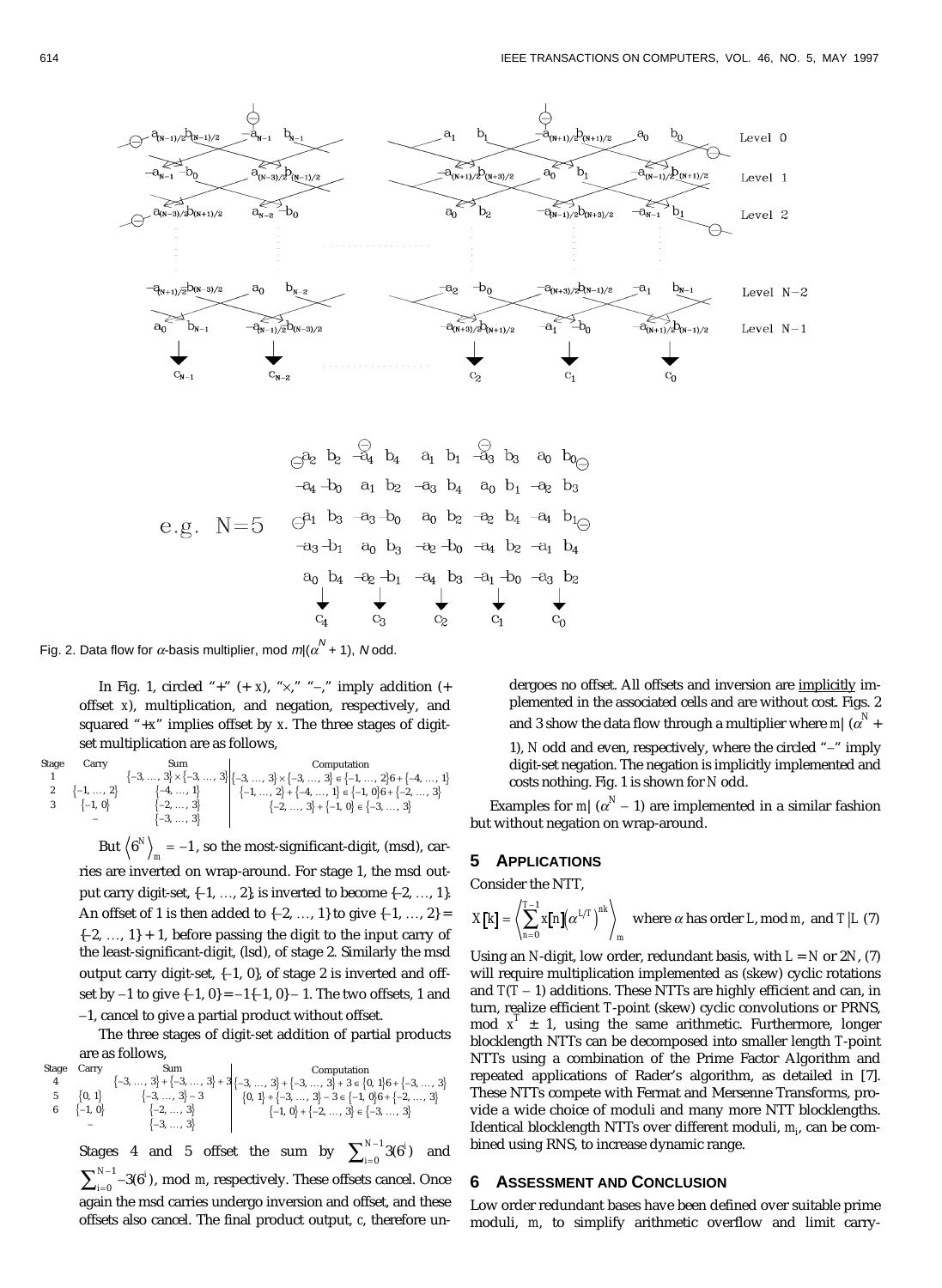

Fig. 3. Data flow for  $\alpha$ -basis multiplier, mod  $m | (\alpha^N + 1)$ , N even.

propagation, mod *m*. Redundancy is suited to non-power-of-two radices. VLSI implementations of adders and multipliers, mod *m*, will be symmetric and systolic, as demonstrated by the example, which also highlights the implicit inclusion of offset and negation. The area and latency of a multiplier will be  $O(N^2)$  and  $O(N)$ , respectively, where *N* is the wordlength in digits, and the circuits can be pipelined down to an arithmetic "stage," where carries propagate over two or three arithmetic "stages." As a comparison, the Montgomery modular multiplier of [10] achieves approximately the same figures for complexity. However, the systolic cells of [10] will be larger and slower as each cell also has to realize a modular reduction. Moreover there is some unavoidable postprocessing for [10]. On the other hand, [10] does not need to accommodate wrap-around interconnections, has less restrictions on choice of modulus, *m* (and is therefore more suited to cryptographic applications), and, unlike the circuits of this paper, is fully systolic in a single VLSI plane. Future work will apply the low order basis to Montgomery multipliers. Low order redundant bases are ideal for defining *T*-point NTTs, mod *m*, *T*|*N* or *T*|2*N*, where the radix, *a*, has order *N* or 2*N*, mod *m*, (*N* prime or 2*N*, a power of 2). These arithmetic and transform modules can realize a wide range of signal processing, fault-tolerant, and errorcorrection systems.

## **ACKNOWLEDGMENT**

This work was undertaken while M.G. Parker was at the University of Huddersfield.